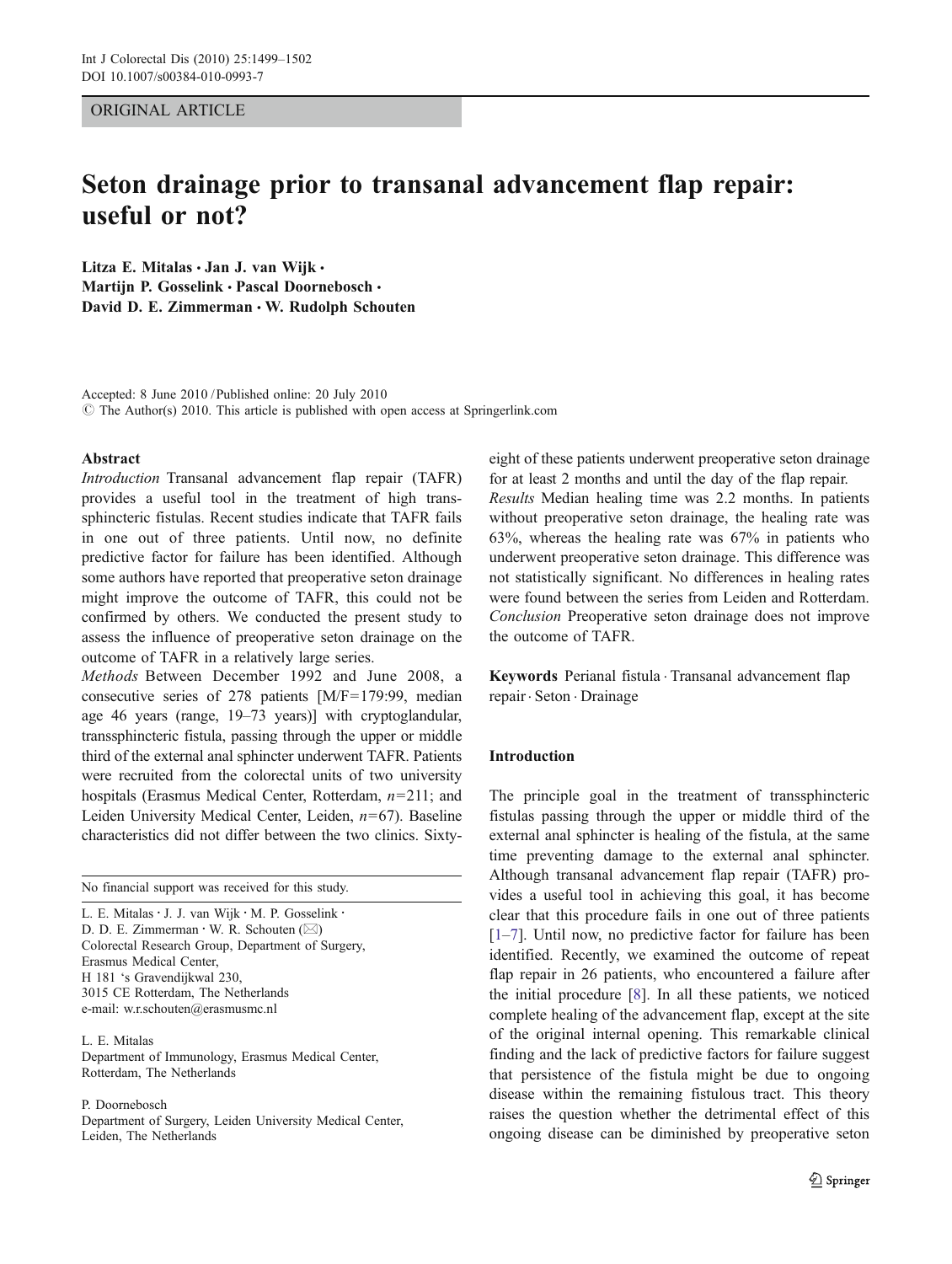drainage. According to some authors, preoperative seton drainage is beneficial, since it allows drainage of the fistulous tract, thereby reducing the inflammatory activity within the tract and resolving secondary tracts [\[5](#page-3-0), [9,](#page-3-0) [10](#page-3-0)]. Although two reports [[3,](#page-3-0) [5](#page-3-0)] indicate that preoperative seton drainage improves the healing after TAFR, this beneficial effect could not be confirmed by others [[6,](#page-3-0) [11](#page-3-0)]. However, the reported series were rather small, and study populations were often of heterogeneous consistency, including patients with a rectovaginal fistula and patients with fistulas due to Crohn's disease. The aim of the present study was to assess the effect of preoperative seton drainage on the outcome of TAFR in a relatively large series of patients with a high transsphincteric fistula of cryptoglandular origin.

# Patients and methods

Between December 1992 and June 2008, a consecutive series of 278 patients with a cryptoglandular, transsphincteric fistula, passing through the upper or middle third of the external anal sphincter underwent TAFR. The patients were recruited from the colorectal units of two university hospitals (Erasmus Medical Center, Rotterdam,  $n=211$  and Leiden University Medical Center, Leiden,  $n=67$ ). Baseline patient characteristics did not differ between the two clinics. Sixty-eight of these patients underwent preoperative seton drainage for at least 2 months until the day of flap repair. In the Leiden University Medical Center and in the Erasmus Medical Center, TAFR after preoperative seton drainage was performed in 33 and 35 patients, respectively. Clinical charts were studied to analyze the reason for seton placement.

# Exclusion criteria

Patients with a rectovaginal fistula or a fistula due to Crohn's disease were excluded from the present series.

#### Imaging

Prior to flap repair, all patients underwent either hydrogen peroxide-enhanced endoanal ultrasonography or endoanal magnetic resonance imaging in order to assess course of the transsphincteric fistulous tract. These imaging techniques were also performed to identify the location of the internal opening and to detect the presence of any horseshoe extensions and associated abscesses.

# Surgical technique

Patients referred to the Erasmus Medical Center underwent complete mechanical bowel preparation (polyethylene glycol). In the Leiden University Medical Center a single phosphate enema was instilled on the day of the operation. After induction of general endotracheal anesthesia, metronidazole (500 mg) together with cefuroxime (1500 mg) was administered intravenously. With the patient in prone jackknife position, the seton, if present, was removed. The external opening was enlarged, and the fistulous tract was excised through this opening until the border of the external anal sphincter. The internal opening of the fistula was exposed using a Lone star retractor (Lone star Retractor System, Lone Star Medical Products®, Inc. Houston, TX). The crypt-bearing tissue around the internal opening as well as the overlying anodermis was then excised.The fistulous tract was cored out of the sphincters. The defect in the internal anal sphincter was closed with absorbable sutures. A flap consisting of mucosa, submucosa, and some of the most superficial fibers of the internal anal sphincter was raised from the level of the dentate line and mobilized over a distance of 4 to 6 cm proximally. The flap was advanced and sutured to the neodentate line with absorbable sutures.

## Postoperative care

Patients who underwent TAFR at the Erasmus Medical Center in Rotterdam were immobilized for 5 days. Patients received a clear liquid diet for 5 days. During this time period, metronidazole and cefuroxime were administered intravenously three times daily. The patients who underwent TAFR at the Leiden University Medical Center were immobilized for a minimum of 24 h and did not receive additional antibiotics.

## Follow-up

All patients visited the outpatient clinic at 6 and 18 weeks and 12 months, postoperatively. Healing of the fistula was defined as complete wound healing and closure of all external openings in combination with absence of symptoms.

### Results

The charts of 278 consecutive patients who had undergone TAFR for cryptoglandular, transsphincteric fistulas, passing through the upper or middle third of the external anal sphincter were analyzed. Median healing time was 2.2 months. The present series comprised 179 men and 99 women. Median age at the time of repair was 46 years (range, 19–73years). In patients without preoperative seton drainage, the healing rate was 63%, whereas the healing rate was 67% in patients who underwent preoperative seton drainage. This difference was not statistically significant  $(p=0.40)$ . Baseline fistula and patient characteristics did not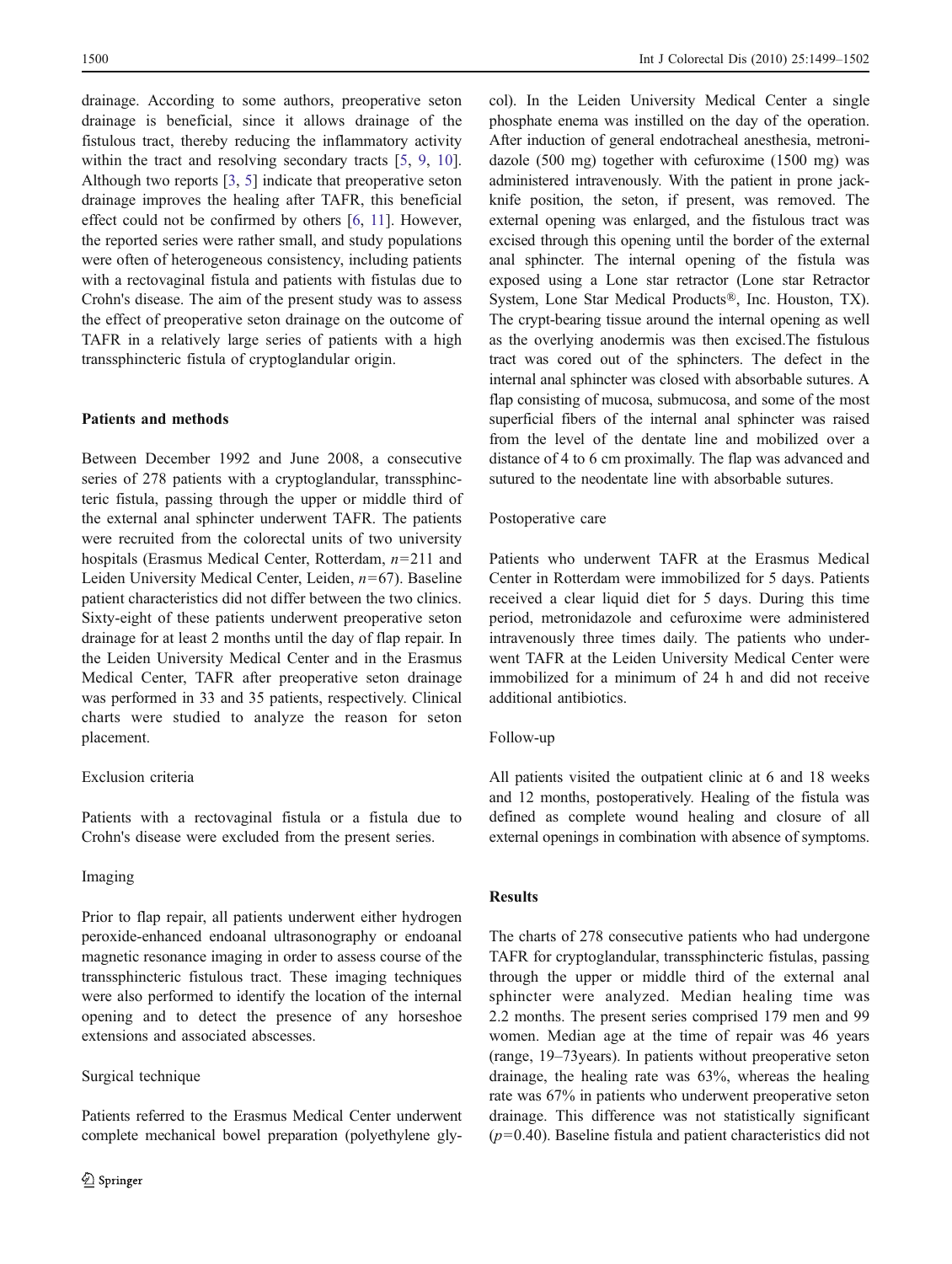differ between the patients with and without preoperative seton drainage (Table 1). No differences in healing rates were found between the series from Leiden and Rotterdam (Table 2).

# Discussion

Perianal fistulas passing through the upper or middle third of the external anal sphincter present a challenge to many surgeons. Despite new treatment modalities such as closure of the fistulous tract with fibrin glue or a bioprosthetic plug, transanal advancement flap repair still provides a useful tool in the treatment of these fistulas. It enables healing of the fistula without damage of the external sphincter and consequent fecal incontinence. Initially, the reported healing rates varied between 84% and 100% [\[12](#page-3-0)–[15](#page-3-0)]. However, during the last decade, it has become clear that TAFR fails in one out of three patients  $[1-7]$  $[1-7]$  $[1-7]$  $[1-7]$ . Until now, no definite risk factor for failure has been identified. Recently, we examined the outcome of repeat flap repair in 26 patients, who encountered a failure after the initial procedure [\[8](#page-3-0)]. In all these patients, we noticed complete healing of the advancement flap, except at the site of the original internal opening. This remarkable clinical finding and the lack of predictive factors for failure suggest that persistence of the fistula might be due to ongoing disease within the remaining fistulous tract. Obliteration of this tract with a surgical adhesives such as fibrin glue and Bio Glue® as an adjunct to flap repair [\[7](#page-3-0), [16](#page-3-0)–[18\]](#page-3-0) has not only failed to improve the healing rate, but even had a detrimental effect on the outcome. Some authors advocate preoperative seton drainage, since it allows drainage of the fistulous tract, thereby reducing the inflammatory activity within the tract and resolving secondary tracts [\[5](#page-3-0), [9,](#page-3-0) [10\]](#page-3-0). In a retrospective

Table 1 Comparison of baseline patients and fistula characteristics between patients with and without preoperative seton drainage

|                          |           | Seton        | No seton    |
|--------------------------|-----------|--------------|-------------|
| Internal opening         | Posterior | 63%          | 70%         |
|                          | Anterior  | 29%          | 26%         |
|                          | Lateral   | $7\%$        | $4\%$       |
| Horseshoe extension      | Yes       | 50%          | 47%         |
|                          | No        | 50%          | 53%         |
| Prior attempts at repair | Yes       | 59%          | 56%         |
|                          | No        | 41%          | 44%         |
| Gender Ratio (M/F)       |           | 2:1          | 2:1         |
| Age (range)              |           | 43 $(21-69)$ | $46(19-73)$ |
| Body mass index          |           | 24           | 25          |
| Smoking                  | Yes       | 56%          | 52%         |
|                          | No        | 44%          | 48%         |

Table 2 Healing rates in patients with and without preoperative seton drainage

|                   | Leiden | Rotterdam | Both centers |
|-------------------|--------|-----------|--------------|
| Seton drainage    | 64%    | 69%       | 67%          |
| No seton drainage | 68%    | 62%       | 63%          |
| Overall           | 66%    | 63%       | 64%          |

study, Sonoda and co-workers were the first to observe a beneficial effect [\[3](#page-3-0)]. In a relatively large series of 105 patients, 56 patients underwent preoperative seton drainage. Comparing patients with and without preoperative seton drainage, they found a healing rate of 73.2% and 51.2%, respectively. This difference was statistically significant. However, their study included a large number of patients suffering from a rectovaginal fistula and patients with a fistula due to Crohn's disease. Only 44 patients presented with a fistula of cryptoglandular origin. Unfortunately, the authors omitted to provide data regarding preoperative seton drainage in this group of patients. Van der Hagen and co-workers described the outcome of TAFR after preoperative seton drainage in 23 patients with a fistula of cryptoglandular origin [\[5](#page-3-0)]. Five of these patients also had a diverting stoma. Although the healing rate was quite high (78%), no comparison was made with patients undergoing TAFR alone. Two other studies, conducted by Zimmerman et al. and by Van Koperen and co-workers indicate that preoperative seton drainage does not affect the outcome of TAFR [\[6](#page-3-0), [11\]](#page-3-0).

The present series comprised 278 patients. Sixty-eight of our patients underwent seton drainage prior to TAFR. Since we were not able to show any beneficial effect of preoperative seton drainage in this relatively large series, it seems unlikely that this type of preoperative treatment provides a useful tool to enhance the outcome of TAFR. However, a drawback of the present study is its retrospective design. We have considered the possibility that the complexity of the fistula might have been a reason to allow preoperative seton drainage. Reviewing the clinical charts, we found no specific reasons for seton placement. Both centers are tertiary referral centers, and the major part of the patients was referred from smaller hospitals. A part of these patients were admitted to one of both centers with a seton in situ. Many surgeons are not confident with treating high transsphincteric fistulas, and the policy of some of these referring surgeons is to place a seton to bide the time until definite treatment. Moreover, we analyzed the fistula characteristics. We found no differences in the baseline fistula and patients characteristics between patients with and without preoperative seton drainage. Patients admitted, to any of the centers, with a seton did not have a more complex fistulae. Moreover, clinical chart review revealed